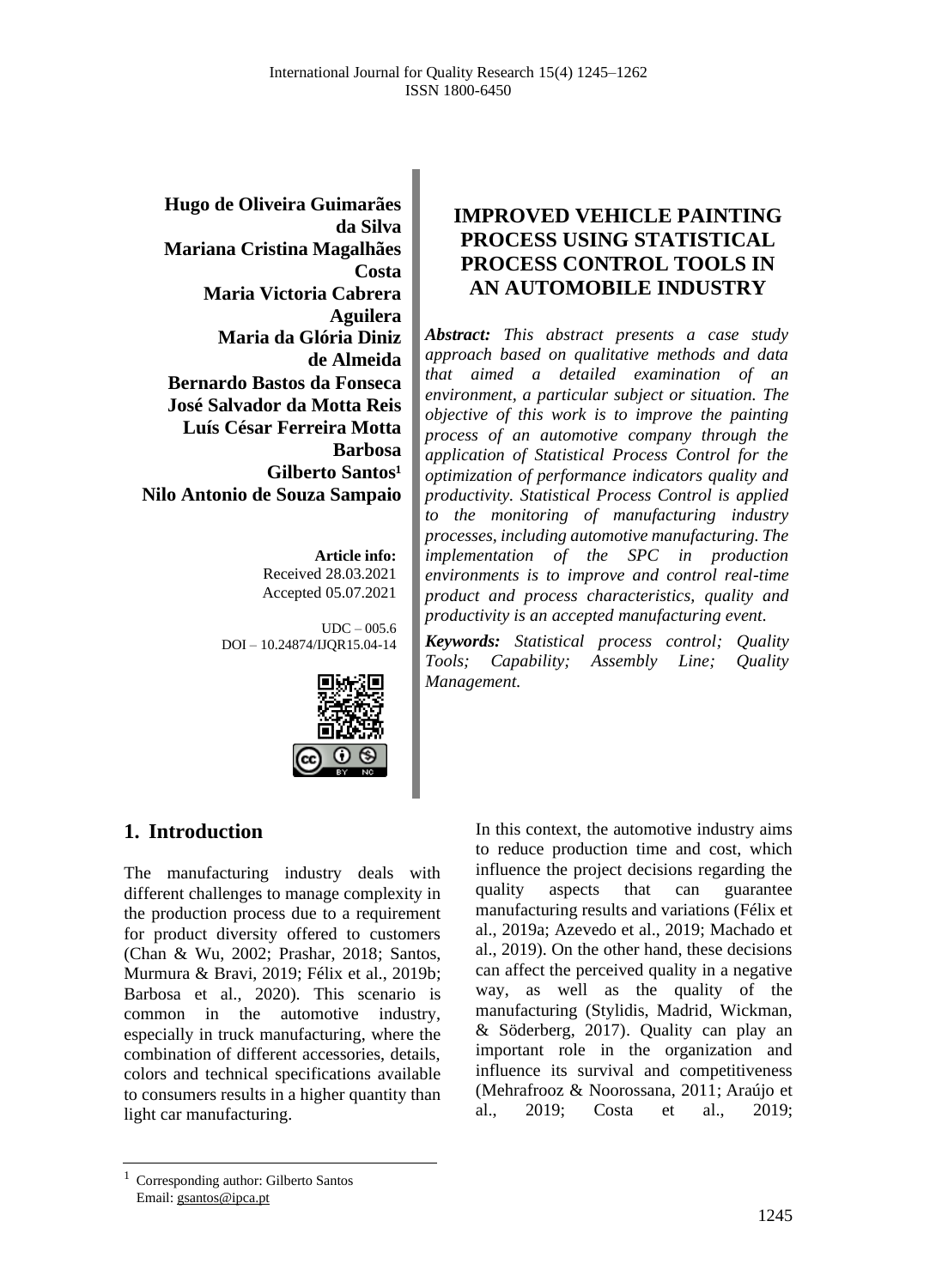

Africano, Rodrigues & Santos, 2019). In a competitive environment, organizations use management tools, such as, lean tools (Rodrigues et al., 2020; Santos et al., 2019a; Ribeiro et al., 2019; Rodrigues et al., 2019; Santos et al., 2020) and others (Vieira et al., 2019; Santos et al., 2019c; Zgodavova et al., 2020; Silva et al., 2020) that enable them to achieve products and processes with high quality, without harming the environment and employee welfare (Murmura, Bravi & Santos, 2021; Santos et al., 2014). Therefore, companies implement different quality, environmental, occupational health and occupational safety management systems as a way to achieve these goals (Barbosa, de Oliveira, & Santos, 2018; Nunhes, Motta Barbosa, & de Oliveira, 2017; Santos, Mendes & Barbosa, 2011; Carvalho, Santos & Gonçalves, 2019; Santos et al.,2019b; Rebelo, Santos & Silva, 2016).

One of the quality assessment techniques is the Statistical Process Control (SPC). The SPC was initially proposed by Walter Shewhart as a tool to assist the elimination of abnormal variations in processes by differentiating between the common causes and the random (special) causes. Problems arising from special causes are inevitable in any process. Through the interpretation of the control chart, a process can be controlled and the common causes can be eliminated, avoiding the continuation of the problem. The SPC can be used as a management analysis tool for the monitoring process of the flow from a sector. By monitoring the flow, it is possible to estimate the losses in a study region. The causes of loss can be due to special causes or common causes which the SPC helps to manage (Capizzi, 2015; Tsung, Zhang, Cheng, & Song, 2018).

The SPC is composed of a set of techniques and statistical tools, organized to provide, through their application, the maintenance and improvement of the quality levels of a process. It can be considered as a tool or as a strategy of the quality process among the many existing processes, being one of the

ways to achieve some important results for an organization. Applying the SPC processes can be evaluated and waste can be reduced through the constant process evaluation (Tsung et al., 2018; Weusten & Tummers, 2017).

This paper presents a case study approach based on qualitative methods and data that aimed a detailed examination of an environment, a particular subject or situation. The objective of this work is to improve the painting process of an automotive company located in the south of the State of Rio de Janeiro through the application of Statistical Process Control for the optimization of performance indicators regarding quality and productivity.

The relevance of this study is based on quality and statistical tools, among them process capability indices, theme that has been broadly studied and still widely applied in industrial processes that need to be understood and analyzed with its characteristics.

# **2. Literature Background**

Statistical Process Control is applied to the monitoring of manufacturing industry processes, including automotive manufacturing. The implementation of the SPC in production environments is to improve and control real-time product and process characteristics, quality and productivity is an accepted manufacturing event (Rungtusanatham, 2001). Understanding the process structure and quantifying the process performance is essential for positive initiatives of quality improvement (Wagner et al., 2019; Wu, Pearn, & Kotz, 2009; Bravi, Murmura & Santos, 2019a; Jimenez et al., 2019; Sá et al., 2020).

According to Montgomery, (2017), statistical process control is a useful problem-solving toolkit to achieve process stability and increase capability by reducing variability. The SPC has a focus on conducting and

 *Hugo O. G. Silva, M. C. M. Costa, M. V. C. Aguilera, M. G. D. Almeida, B. B. Fonseca,* 1246 *J.S. da Motta Reis, L.C.F.M. Barbosa, G. Santos, N.A. de Souza Sampaio*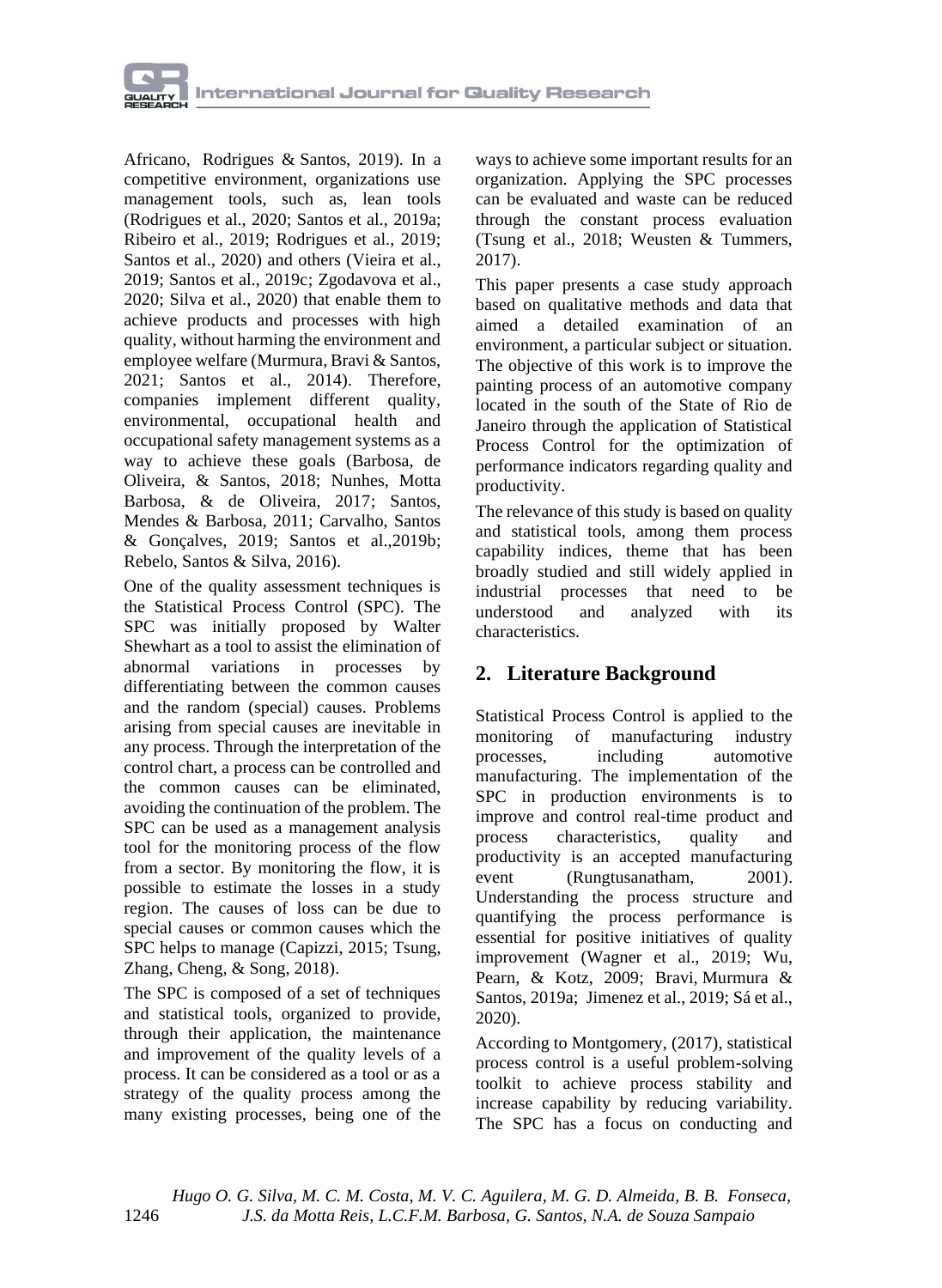maintaining the process in a stable state of operating conditions, always close to the desired goal (Tsung et al., 2018). Process capability studies are used to monitor the capacity of a process. To get a picture of the process capability, conditions need to be stable when the data is collected. Then the data can be evaluated in different ways, including the use of process capability indices (Deleryd, 1999).

Process Capability Indices (PCI) are applied to quantify the process performance, in order to meet the required specification limits. In particular,  $C_p$  was the first index proposed in the engineering literature and used to assess the simple precision index considering the overall variability related to the manufacturing tolerance as a measure of process precision. Ca, mentioned as an accuracy index, a function of the process means and the specification limits conditioned to measure the degree of process centering relative to the manufacturing tolerance (Liu & Li, 2020; Rasay, Naderkhani, & Golmohammadi, 2020; White, Szarka, Childress, & Jensen, 2020). The  $C_{\rm pk}$ , aims to measure the distance between the specification limit closest to the expected value from the quality characteristic studied in order to relate half this distance to the amplitude of the natural process, 3σ. It considers both the magnitude of the process variance and the process departure according to the midpoint m in consideration. The  $C_{pm}$ , is an alternative index to  $C_p$  and considers, in addition to the process variation, the distance from the average in relation to the nominal value of the specification. It is applied to measure the ability of a process to cluster around the target, and reflects the degrees of process targeting. The index C<sub>pmk</sub> combines the features of the indices  $C_p$ ,  $C_{pk}$  and  $C_{pm}$ (Liu & Li, 2020; Weusten & Tummers, 2017; White et al., 2020).

It is an index that refines the analysis alerting the user when the process variance increases and/or the process mean deviates from its target value. These indices provide numerical

measurements of whether or not a manufacturing process is capable of meeting a production tolerance predetermined level. The concept of PCI is used to compare what the process should do with what the process really does. The specification range must reflect the product usability limits in order to the process control results in a high quality product. What the process actually does refers mainly to process variability - the lower the variability, the lower the proportion of items that fall outside tolerance limits level (Wu et al., 2009).

To apply the standard SPC, there are three requirements, a mature understanding of the process, an observable relevant quality characteristic with associated quality criteria, and a strategy to verify the quality criteria in the organization in real time (Escobar, Wincek, Chakraborty, & Morales-Menendez, 2018). In this process, prevention through learning from past mistakes and failures is indispensable. When an error or failure occurs, the causes are sought and analyzed, to then take necessary measures and action to prevent future errors and failures. This is done by researching and eliminating the errors and failures made (Schippers, 1998).

# **3. Research Method**

To address the study of this case it has been chosen an exploratory research (Yin, 2017) in order to comprehend the context, to analyze and be more familiarized with the problems identified in the company making it more explicit. The context of the case study is described in section 3.1 and 3.2 where it is possible to identify parameter of initial references using quality tools and statistical data of the problems to be solve among the framework delineated.

Known the real scenario of the painting process in the production line, in section 3.3, it is established the goals of performance and quality to be achieved. The problems encountered in the initial situation were treated with solutions methods resulting in a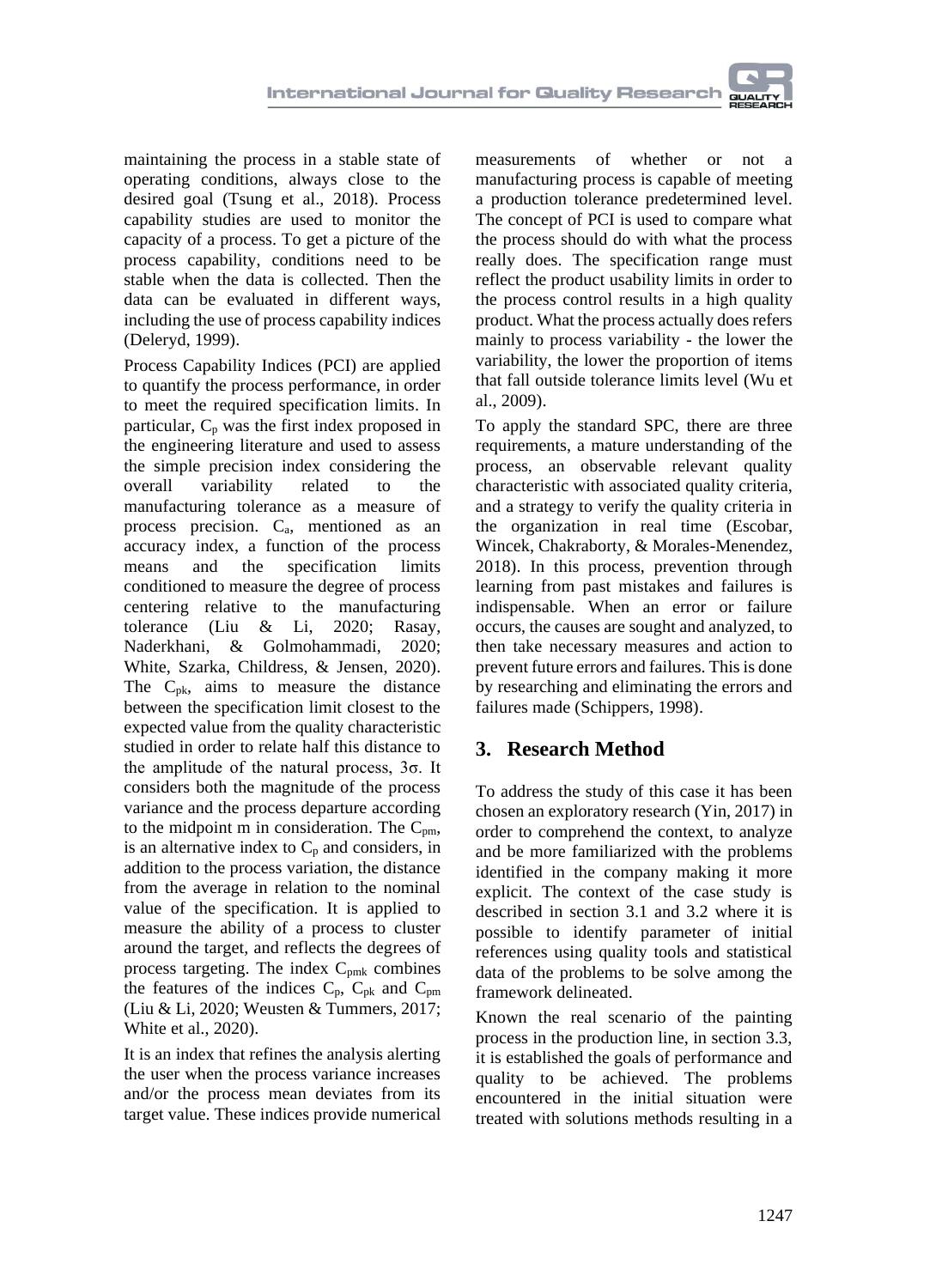

new situation that was deployed and analyzed with quality tools.

The validation of these solutions proposed occurred through the Statistical Process Control, which allow the comparison of the initial situation and the new situation by index values, exposed in section 4 and discussed in section 5.

#### **3.1. Analysis of the Vehicle Cabin Painting Process**

The automotive company's painting process is divided into four different stages: chemical treatment of bare plate surface (E-coat painting), sealing of vehicle critical areas, anti-corrosive paint UVA and UVB lightning protection of bodywork and painting Surface coatings (Top-Coat). Surface treatments ensure the preservation of parts and structures, increasing resistance to atmospheric agents (moisture, sunlight, heat, cold), chemical agents (acids, bases, organic solutions), mechanical effects (wear, scratching, deformation), besides it gives an esthetic finishing effect and gain special physical properties (thermal and / or electrical insulation or conductivity, radiation coefficient) (Rungtusanatham, 2001).

The focus of this work at the painting process is the sealing step of the areas classified as critical because this step is related to a direct impact activity of the end customer product. Moreover, it is a process that requires operational skill because it has low automation with high manual activity rate.

The sealing step is performed by the caulking process, which consists of the application of a viscous mass (Figure 1) capable of inhibiting oxidation in plate bonding regions of the vehicle body. This application is performed by using a brush and thereafter the vehicle body goes to a greenhouse so that the applied product is "cured" at elevated temperatures (Figure 2). In this phase the viscous mass is stiffened, fulfilling its protective role.

The initial study scenario was based on a situation where the average of failure in the body caulking process was above 1 (one) per vehicle, which is the maximum value that a quality occurrence can represent in a vehicle. The result of this extrapolation generates increased rework activities, which can impact negatively the product quality and increases costs.



**Figure 1.** Viscous mass applied to the vehicle body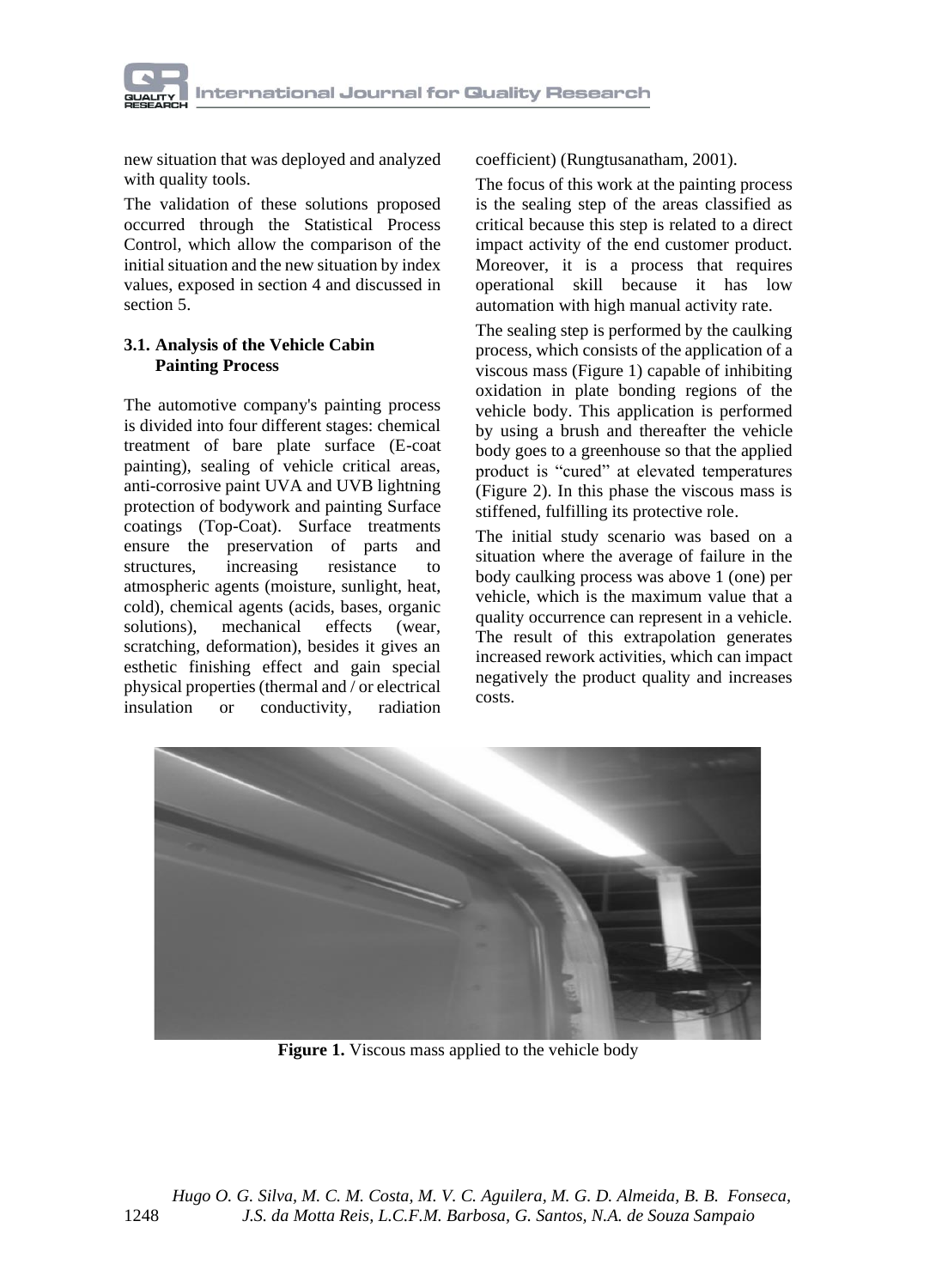

**Figure 2.** Viscous mass cured on the vehicle body

#### **3.2. Data Collection And Numerical Survey**

To measure the impact failures of the body caulking process data was collected from 40 days of work records and then we gathered the number of occurrences in the production process in order to stratify in a Pareto graph

the impact that each occurrence generate in the production process.

For a better understanding of the losses in the production process, it was necessary for an additional stratification to show what body region was the center of quality problem as show in Figures 3 and 4.



**Figure 3.** Quality problems stratification

The frequency of occurrences was ordered from the highest to the lowest, which allows the prioritization of problems, where 80% of the consequences come from 20% of the causes. It is possible to view and identify the most important problems, enabling the concentration of efforts.

The first occurrence shown in Figure 3 is assessed as a recurring factor and is addressed through the process of continuous improvement with the company's kaizen unit. The kaizen unit is responsible for receiving demands from the assembly line and developing immediate solutions. The second largest occurrence is directly related to the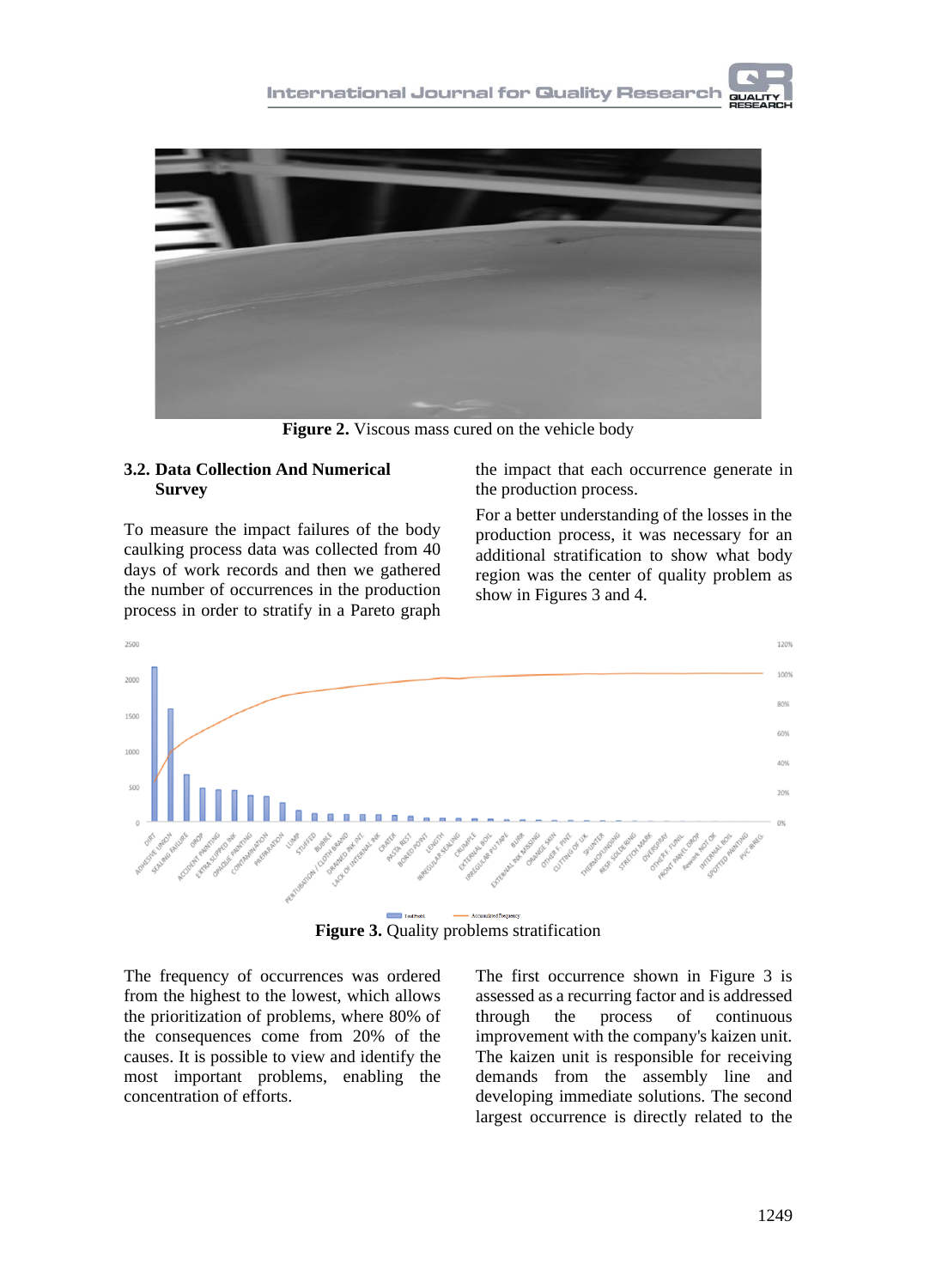

supplier process. The third, caulking failure, is the focus of the study and has an average of 1.13 occurrences per vehicle, higher than what the company considers satisfactory. These three occurrences together represent approximately 57% of the problems that occur in the painting process. The caulking failure has a direct impact on the satisfaction of the end customer and it alone represents approximately 25% of the problems.

The vehicle body is fragmented into regions called quadrants for easy viewing, design studies, and corrections in regions that have a defect. Each quadrant is the combination of letter (X-axis) and number (Y-axis). To show the impact in relation to the vehicle region, a complementary stratification by regions was performed using the Pareto diagram (Figures 4 and 5.



**Figure 5.** Most defective quadrants - rear panel of the vehicle cabin

The quadrants represented by a letter followed by a number refer to a region of the vehicle and the quadrants that added the greatest impact were C1, C2, D1, D2, which together represent approximately 53% of the problems (Figure 5). These quadrants

represent the rear area of the vehicle body. Thus, the focus of actions to reduce the average occurrence will be in these four quadrants.

 *Hugo O. G. Silva, M. C. M. Costa, M. V. C. Aguilera, M. G. D. Almeida, B. B. Fonseca,* 1250 *J.S. da Motta Reis, L.C.F.M. Barbosa, G. Santos, N.A. de Souza Sampaio*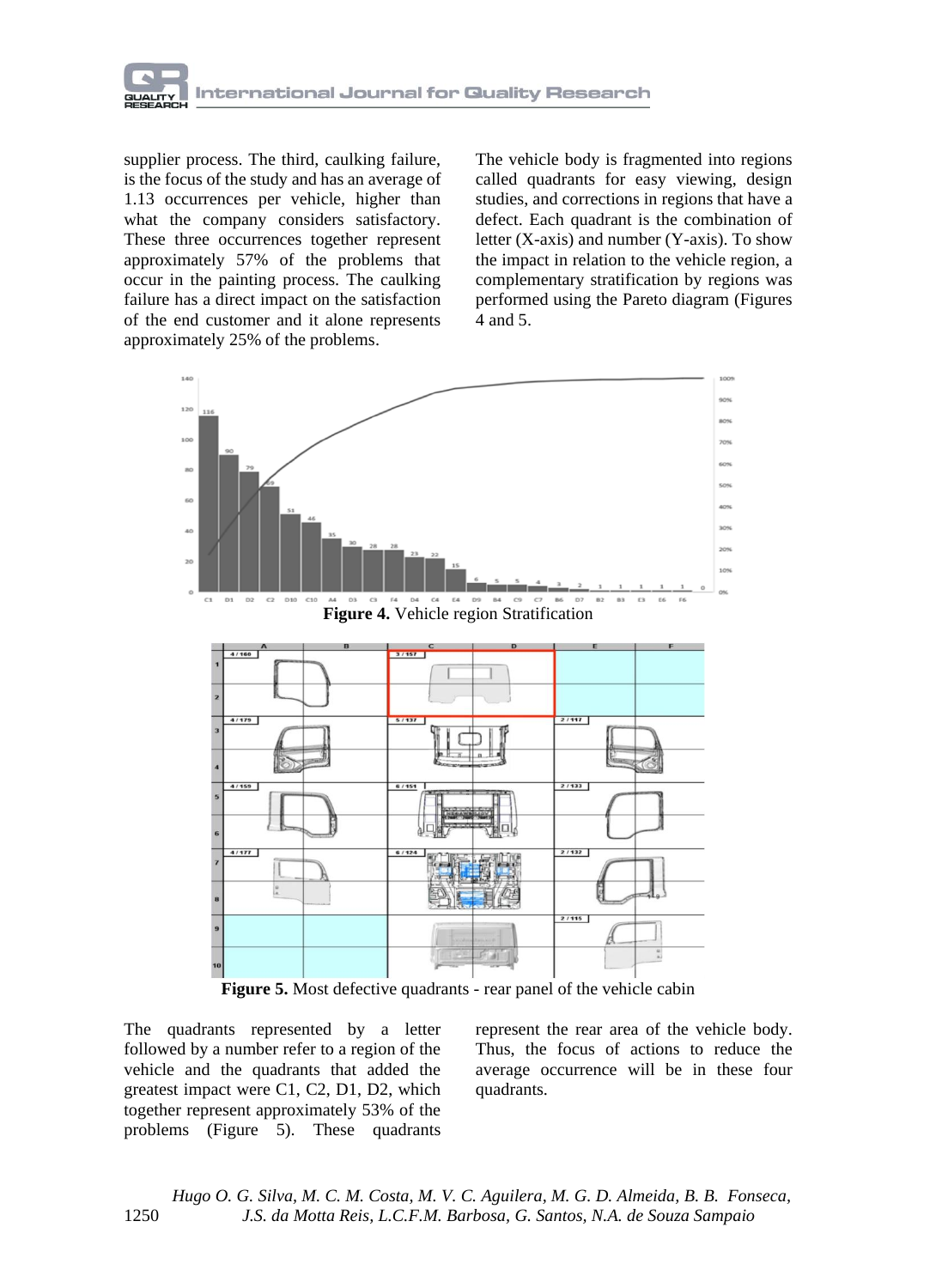

Due to the occurrences in the selected quadrants and in order to propose improvements over those occurrences, a data collection plan based on 40 working days was developed to monitor the daily average of caulking failure. The monitoring values were collected at the workstation where the plate joints are caulked and inserted into a table in Microsoft Excel® after being registered in the company's official control tool and recorded

as shown in Figure 6. The x-axis represent the days considered in the study and the y-axis represent the averages of caulking failures by day.

Over the data collection period, 28 days presented occurrences that exceeded the limit value of 1.00 occurrences per vehicle and the process oscillation at different amplitudes is high (Figure 7).



 $\ddot{4}$  $\overline{\mathbf{5}}$  $\sqrt{6}$  $\overline{7}$ 9 10 11 12 13 14 15 16 17 18 19 20 21 22 23 24 25 26 27 28 29 30 31 32 33 34 35 36 37 38 39 40  $\,$  8 **Figure 6.** Daily average caulks failure



**Figure 7.** Initial Statistical Data – sample normality test

After the data collection period, the data was statistically interpreted in the MINITAB® software to obtain the starting values for sample normality, mean and standard

deviation values (Figures 7 and 8), besides knowing the performance indices and process capability to subsequently measure process improvement.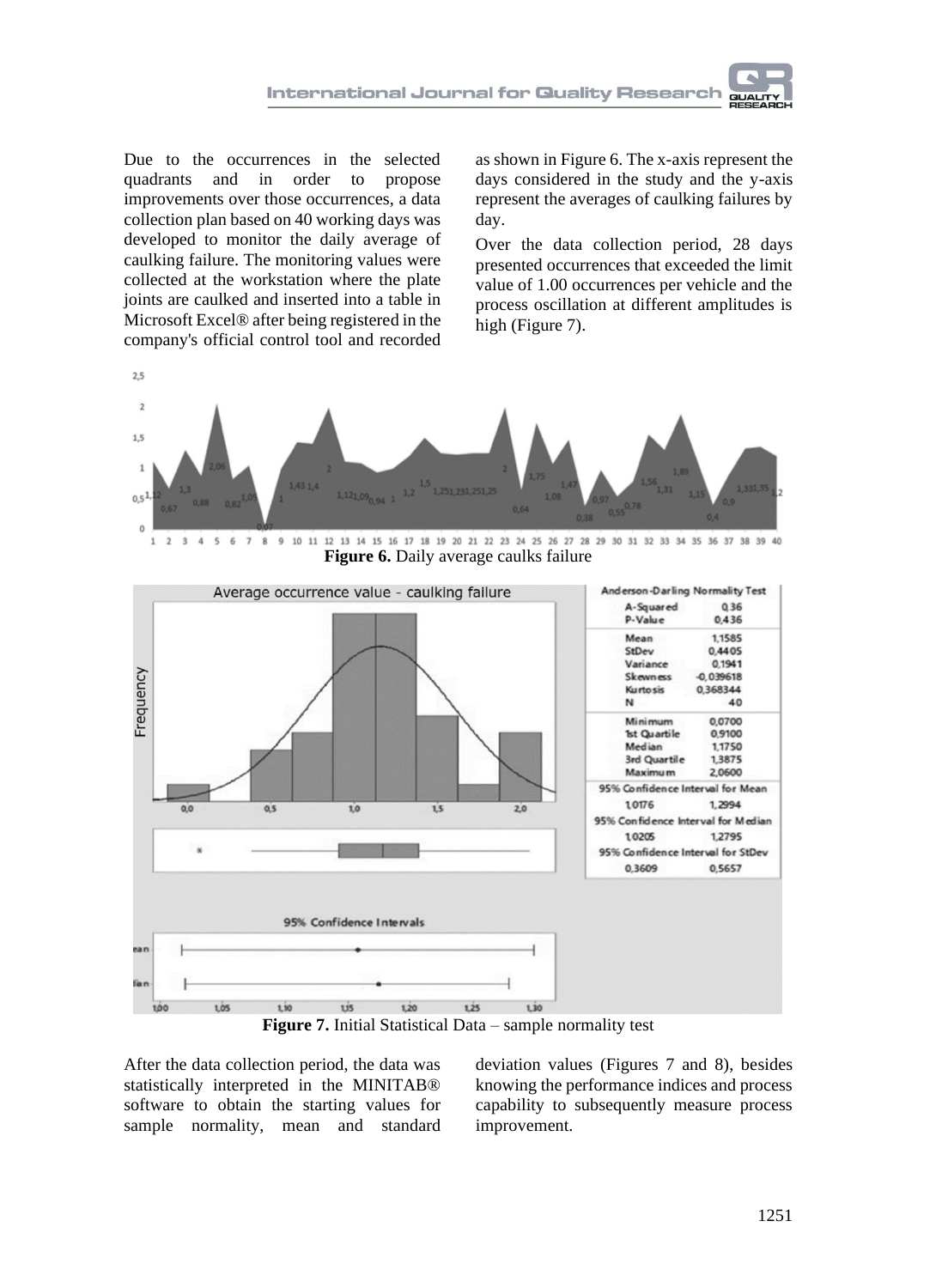

Figure 8 shows the dispersion of the sampled values where the average of occurrences is 1.159 occurrences per vehicle, the standard deviation of the process is 0.441 and the first and third quartiles values are 0.91 and 1.388 respectively. The values found are not in

accordance with what the company establishes as ideal with the average value less than 1.00 occurrences per vehicle. Additionally, the initial results of the process capability were obtained as shown in Figure 9.



**Figure 8.** Daily average of caulking failures - dispersion of collected sample values



**Figure 9.** Initial process capability - caulking failure

The  $C_p$  and  $C_{pk}$ ,  $P_p$  and  $P_{pk}$  indices found indicate that the process has low capability and performance, and their values are below the established convention of 1.33 for  $C_{pk}$  in automotive industries processes capability. Evaluation of the index calculation Inability process:  $C_{pk}$  <1 Acceptable process:  $1 = C_{pk}$  = 1.33 Capable process:  $C_{\rm pk} = 1.33$ .

The goal for the improvement project was set according to the data collection and process capability scenario mapped. The company's aim is to reduce the average occurrence value from 1.159 to the 0.91 value found in the first quartile, in order to meet the specification of 1.00 occurrence per vehicle established by the company. This change means a reduction of 21% in vehicle occurrences.

 *Hugo O. G. Silva, M. C. M. Costa, M. V. C. Aguilera, M. G. D. Almeida, B. B. Fonseca,* 1252 *J.S. da Motta Reis, L.C.F.M. Barbosa, G. Santos, N.A. de Souza Sampaio*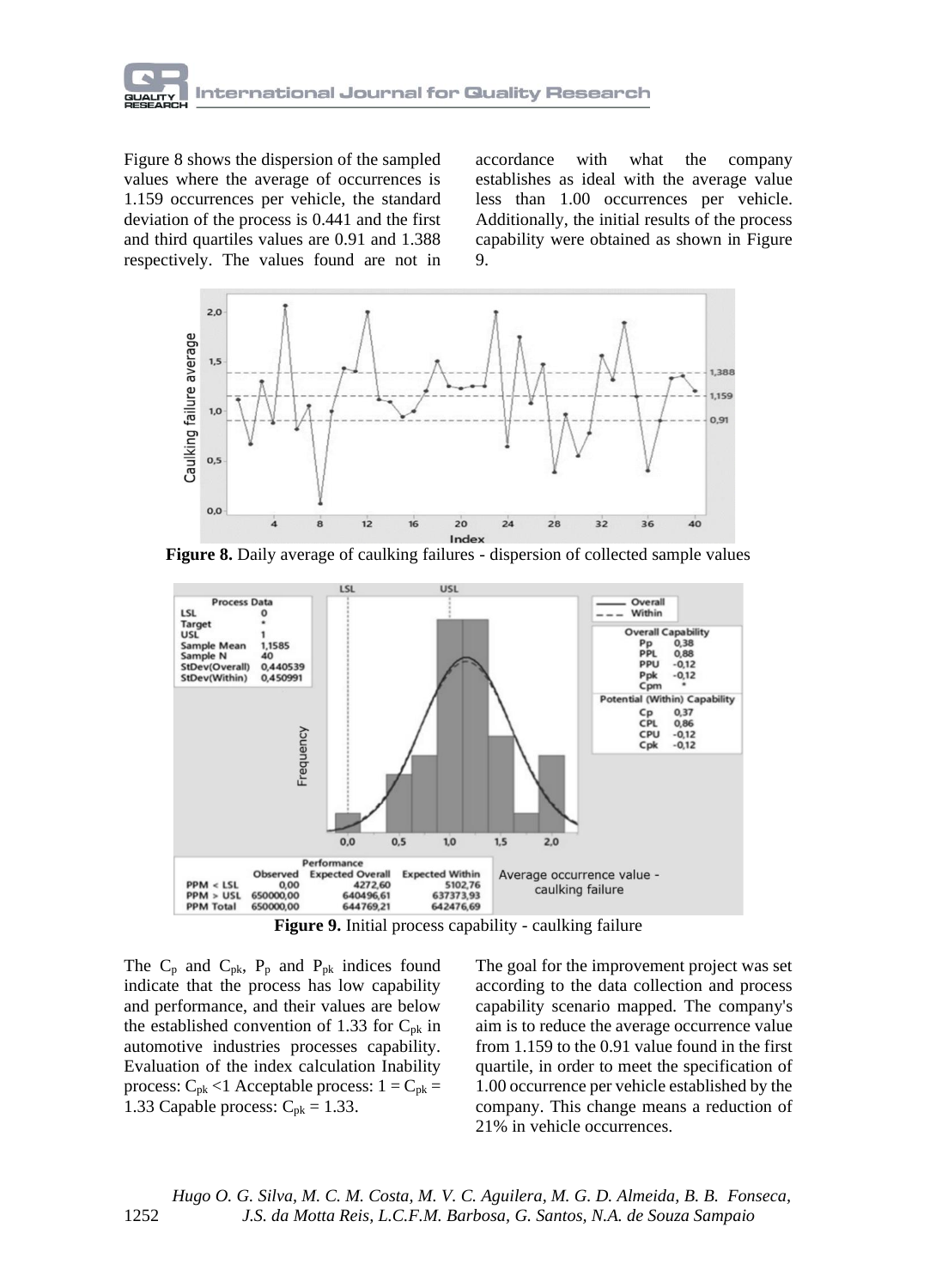# **4. Result and Discussions**

Once we defined the problem to be treated and its current configuration with regard to incidences and impacts were established, the quality tools Cause and Effect Diagram, Ishikawa and Effort vs. Impact Matrix were used to assist in the search for the origin of the problem and to organize the solution methods, which reflected in positive results for the problem to reach the goal of 0.91 occurrence per vehicle. Therefore, the sequence of application of quality tools becomes essential to achieve the objectives of the work, so that the application of one tool triggers the need for the other since the detection of potential causes, the of potential causes, the

prioritization of causes, and the established action plan.

The improvement process started with the participation of the process engineering, industrial engineering and Kaizen units of the company through a brainstorming meeting to raise potential causes for the emergence of vehicle painting failures.

The ideas of all the collaborators involved were presented in a table so that it was possible to apply the Cause and Effect Diagram tool (Figure 10). A quality tool widely used to manage and control processes, that allows the analysis and identification of the main causes or occurrences of a problem, hence providing an overview of the subject under study (Prashar, 2018).



**Figure 10.** Cause and effect diagram for caulking failures

Once the cause and effect diagram was structured, a new brainstorming with the same team was performed to apply the Effort vs. Impact Matrix tool (Figure 11) based on caulking failures in Figure 10. The team could analyze, vote and select from the potential causes identified previously the ones that influence in a direct manner the product and then prioritize what emergency action plan will be prepared. This means that the Effort x Impact Matrix tool helps to narrow down the direct causes for optimizing work effort.

Using the Matrix tool (Figure 11) of Effort/Cost versus Impact, based on the previous Cause and Effect diagram (Figure 10) it was found the potential causes related to the appearance of the caulking failure in the vehicle that will have more impact and will demand less effort and cost, bottom right quadrant. According to matrix results they are: (01) perform operation with the finger; (03) removing the sealer at the junction of the rear panel with the vehicle roof; (02) lack of sealer in the rear panel region with the roof, (09) lack of pattern.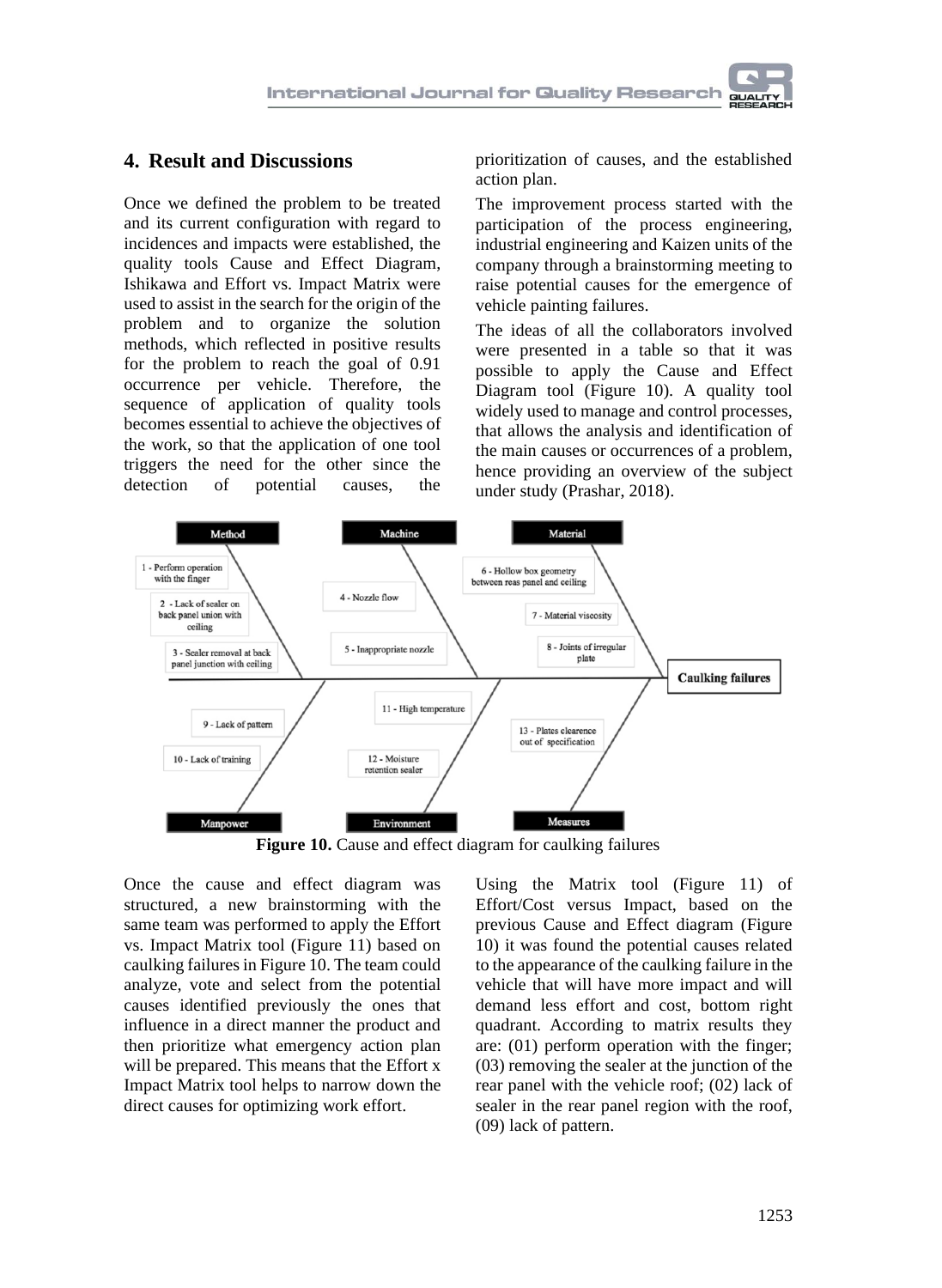

From the problems that were selected, an action plan was developed using the 5W2H tool (Table 1), in order to prioritize the probable constrained causes.



**Figure 11.** Effort/Cost vs. Impact Matrix of potential causes based on Cause and Effect diagram for caulking failures

|                                                             | 1H                                                                                                                                      |                  |                          |            |                                                                                   |
|-------------------------------------------------------------|-----------------------------------------------------------------------------------------------------------------------------------------|------------------|--------------------------|------------|-----------------------------------------------------------------------------------|
| What?                                                       | Why                                                                                                                                     | Where?           | Who?                     | When?      | How?                                                                              |
| Test $\frac{1}{2}$<br>brush to<br>finish off the<br>sealer. | Prevent the<br>emergence of<br>failures caused by<br>the use of the<br>operator's finger and<br>excessive removal of<br>material.       | Workstation<br>5 | Engineering<br>assistant | 12/26/2017 | Request the<br>operator to use<br>the tool and<br>monitor the cab.                |
| Test PU<br>plate to<br>finish.                              | Avoid the<br>appearance of<br>failures caused by<br>the use of the<br>operator's finger and<br>by the excessive<br>removal of material. | Workstation<br>5 | Intern                   | 12/27/2019 | Request the<br>operator to use<br>the plate and<br>monitor the cab<br>results.    |
| Test mastic<br>glue on<br>stamping<br>marks.                | Avoid the<br>appearance of<br>failures caused by<br>the use of the<br>operator's finger and<br>by the excessive<br>removal of material. | Workstation<br>5 | Engineer                 | 12/28/2017 | Request the<br>operator to use<br>the trowel and<br>monitor the<br>cabin results. |
| Apply sealer<br>on stamping<br>marks.                       | Avoid lack of sealer<br>in specific cab<br>regions.                                                                                     | Workstation<br>5 | Intern                   | 12/28/2017 | Modify sealer<br>application<br>method.                                           |
| Implement<br>new work<br>pattern.                           | Avoid operational<br>errors and guide the<br>activity to be<br>performed in the<br>same way.                                            | Workstation<br>5 | Engineering<br>assistant | 12/29/2017 | Instruct the<br>operator and<br>document the<br>sequence to be<br>performed.      |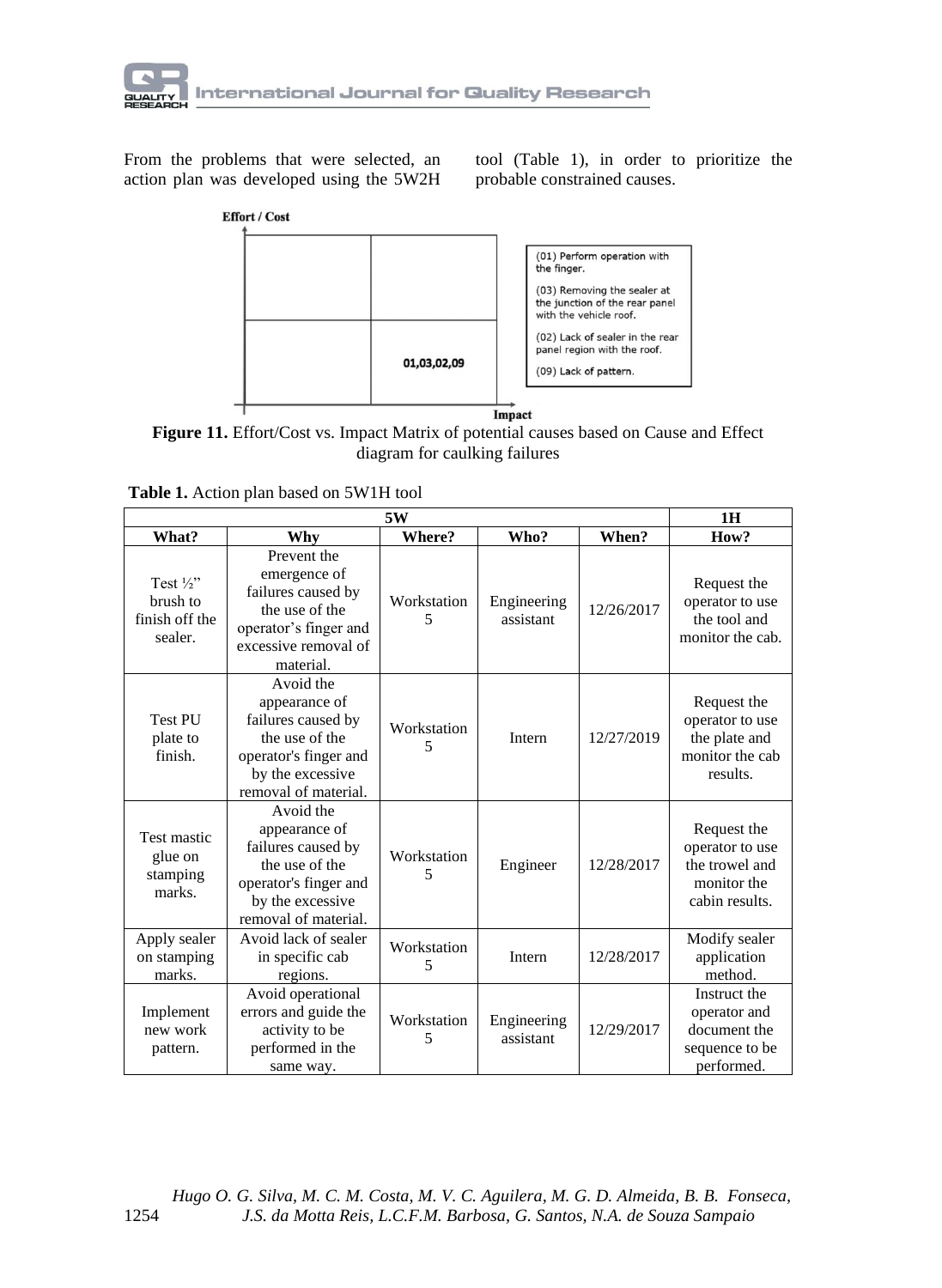

The application of the tool pointed out that the root cause of the caulking failure occurrence was related to the caulking operation using the finger as a way of finishing, which, besides being an act that presents risks of accidents to the operator, had a direct impact on service quality due to excessive removal of material from the application region (Ferreira, Santos & Silva, 2019; Bravi, Murmura & Santos, 2019b).

Therefore, the action taken to reduce the indicators linked to the occurrence was the implementation of a ½" inch brush for

finishing purpose, in addition to the elaboration of a new work pattern in the station, making the operation safer and more reliable.

After implementing the process improvement solution, satisfactory results were achieved with the use of the  $\frac{1}{2}$ " inch brush, and the process indicators were positively impacted reaching the quality standards required by the company. Table 2 shows short-term operational data collected, as well as the statistical results achieved over the long term.

| #    | <b>Total of caulking</b><br>failures | <b>Total vehicles</b> | <b>Average of defective</b><br>cabins | <b>Method</b> |
|------|--------------------------------------|-----------------------|---------------------------------------|---------------|
|      |                                      | 13                    | 0%                                    | <b>Brush</b>  |
| Н    | 4                                    | 12                    | 33%                                   | Finger        |
| Ш    | 12                                   | 18                    | 67%                                   | Finger        |
| IV   | 2                                    | 8                     | 25%                                   | Brush         |
|      | 0                                    |                       | 0%                                    | <b>Brush</b>  |
| VI   | 3                                    | 13                    | 23%                                   | <b>Brush</b>  |
| VII  | 10                                   | 27                    | 37%                                   | Finger        |
| VIII | 4                                    | 13                    | 31%                                   | <b>Brush</b>  |
| IX   | 8                                    | 16                    | 50%                                   | Finger        |

**Table 2.** Short-term results

Based on the operators' job rotation, a sample was collected to verify the errors related to the finishing methods and it was concluded that the use of the brush reduces the risk of vehicle caulking failure.

To verify the effectiveness of the proposed action, a statistical survey of the process behavior was performed (see Figures 12 and 13) one month after the implementation of the new way of doing the activity and new work pattern to relate new values obtained to the initial values collected, according to the results shown below.

Therefore, as shown in the final result, it obtained a higher than expected gain of 32.53%, with the average below the target value 0.91 being the current average 0.782, also reducing the standard deviation of the caulking process by 36.73% from 0.441 to 0.279. Furthermore, the daily averages of caulking failure after implementation of improvements lead to better process control (Figure 14).

When discussing the capacity of a process, it is necessary to analyze the associated  $C_{pk}$  and  $C_{\rm pk}$  indices. The capability of the company's caulking process has changed since the  $C_p$  and  $C_{\rm pk}$  indices were increased to 0.79 and 0.35, respectively, the process provides greater capacity and performance. However, the index values obtained are below the considered ideal value of 1.33. Therefore, in the case where  $C_{pk} < C_p$ , as presented in this paper, the process is non-centered. Note that the condition  $C_{pk} > C_p$  is impossible, since the value of  $C_p$  is the maximum capability that a process can present.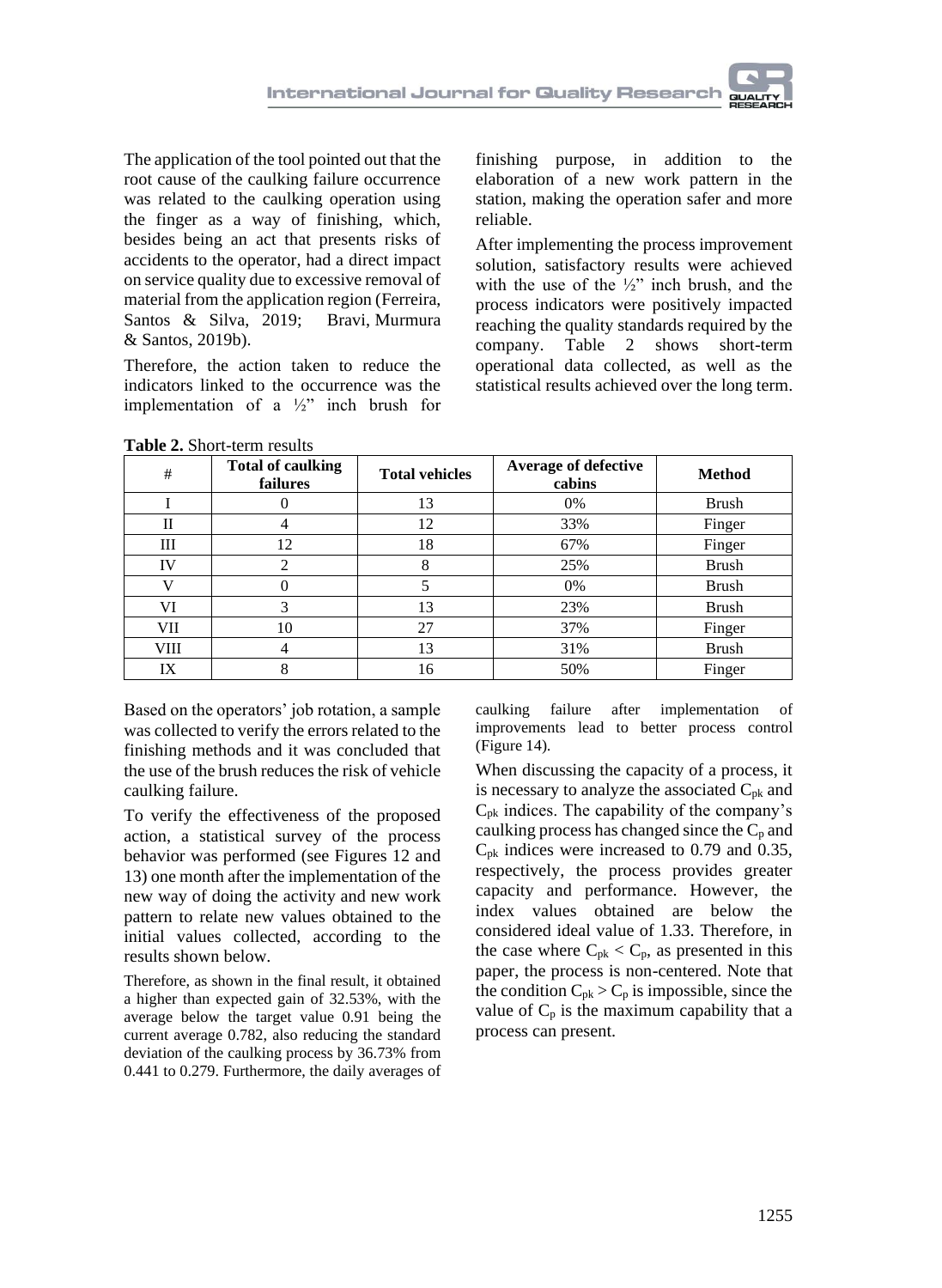

**Figure 12.** Sample collected and statistical results after the implementation of improvement actions



**Figure 13.** Process capability achieved



**Figure 14.** Daily averages of caulking failures after implementation of improvement actions

 *Hugo O. G. Silva, M. C. M. Costa, M. V. C. Aguilera, M. G. D. Almeida, B. B. Fonseca,* 1256 *J.S. da Motta Reis, L.C.F.M. Barbosa, G. Santos, N.A. de Souza Sampaio*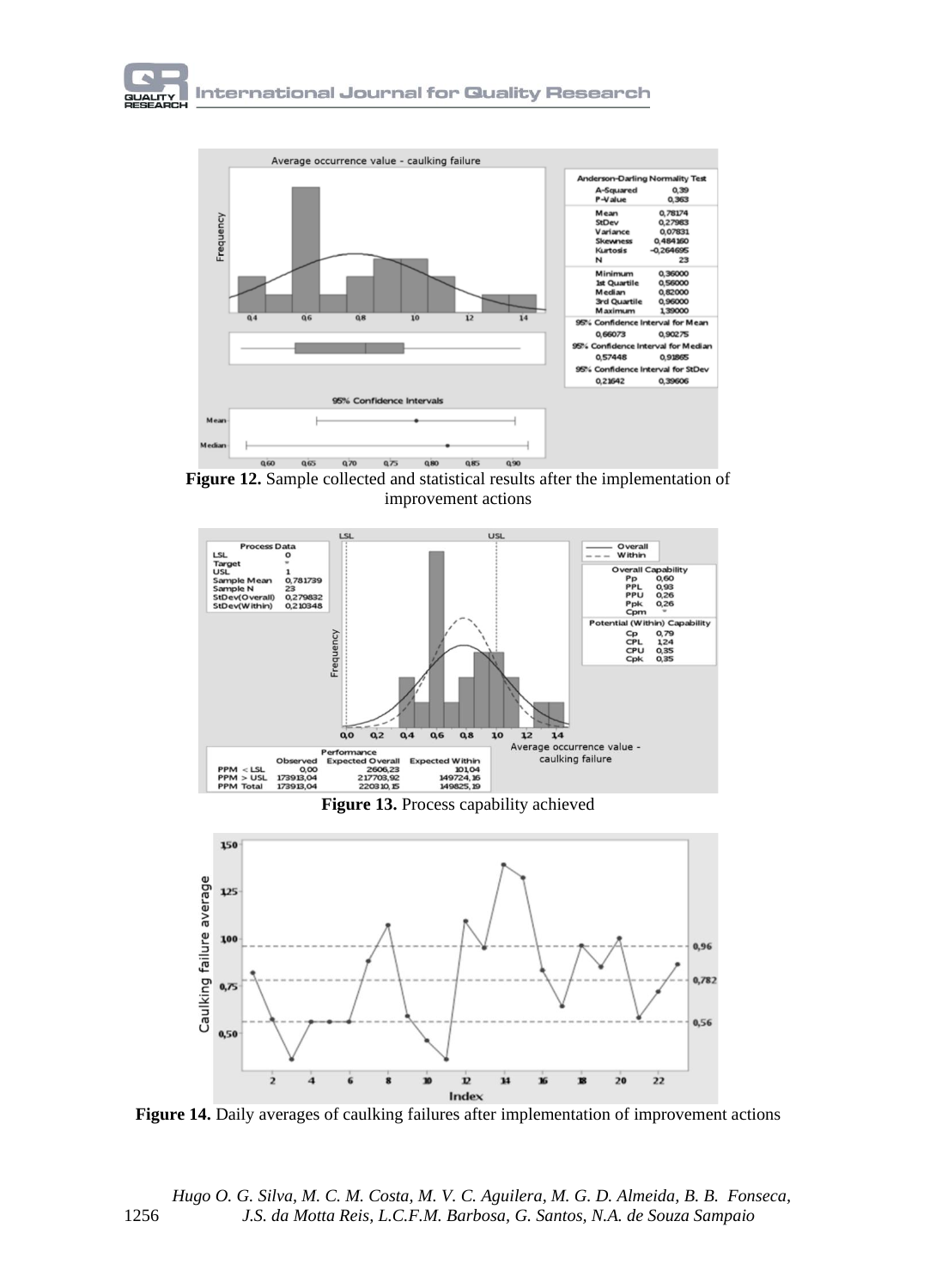The  $C_p$  compares the specified tolerance with the potential variation of the process and describes the relationship between the space available for variation according to the specifications and the space occupied by the process variation. The  $C_{pk}$  performance index, which takes into account the distance from the process average in relation to the specification limits. When the process operates centered on the nominal (target of the specification), the two indexes  $(C_p$  and  $C_{\text{pk}}$ ) will have the same value, or very close values. As the average of the process deviates from the nominal, the  $C_{pk}$  becomes smaller than the  $C_p$  (Liu & Li, 2020; Weusten & Tummers, 2017; Wu, Lee, & Chang Chien, 2017).

The interpretation of  $C_p$  and  $C_{pk}$  values depends on whether the process is under or out of statistical control, so if the process is under control, the  $C_p$  and  $C_{pk}$  represent the real capacity of the process - how it has behaved in the past and what is expected that you continue to do in the future. If the process is unpredictable - or out of control -  $C_p$  and  $C_{pk}$  are not representative, thus, the proximity between the values of  $C_p$  and  $C_{pk}$ characterizes a process that is being operated consistently over time. When these two indices differ substantially, you can be sure that the process is being operated in an unpredictable manner.

Montgomery (2017) defines the process is incapable when  $C_p < 1$ , which is the case of the process studied in this work, and during the same discussion there was a need for higher levels of caulking of the paint, which did not occur fully but aroused the need to use medium and amplitude control graphics to improve the capacity of the process.

Another important aspect was the implementation of a new way of performing the activity. This change had a positive impact on the painting process with a reduction in the risk of vehicle caulking failure and reduction in the risk of accident. However, as pointed out by Fin et al. (2017), to maintain the work standardized, it is

important to constantly check any change in the process that may modify the operations performed. In addition, the company should consider changes in the product, enabling process improvements and acquire new tools and devices to data and personnel involved are always up to date.

# **5. Conclusion**

According to the results obtained in this study it can be concluded that the increased of the  $C_p$  and  $C_{pk}$  indices in the caulking process capability provided a better capacity and performance, despite the index values were lower than the ideal values.

One alternative that the company can apply to achieve higher  $C_p$  and  $C_{pk}$  values is to use the average and amplitude control charts to detect variability in both indices. Thus, the average is taken to the center, which results in greater process capability.

The study points to the need for consistency of work in search of higher indexes and, consequently, greater capability of the caulking process. Caulking is a critical step in vehicle painting and has a direct impact on the end customer of the product. As a manual process that requires attention, the caulking process requires skill and dexterity from the operator; the proposed actions resulted in improvement of vehicle production and better conditions for operators with the simple implementation of a new brush, which made the operation safer and more reliable.

This study was limited to conduct a data collection and analysis using statistical process control tools not considering aspects such as the moment when the failure occurs during the work shift, the operator's experience time and the production demand. Future research could, for instance, considered such aspects, which will contribute to understand the process in detailed in order to develop improvement actions to the identified failures including the different elements of the system.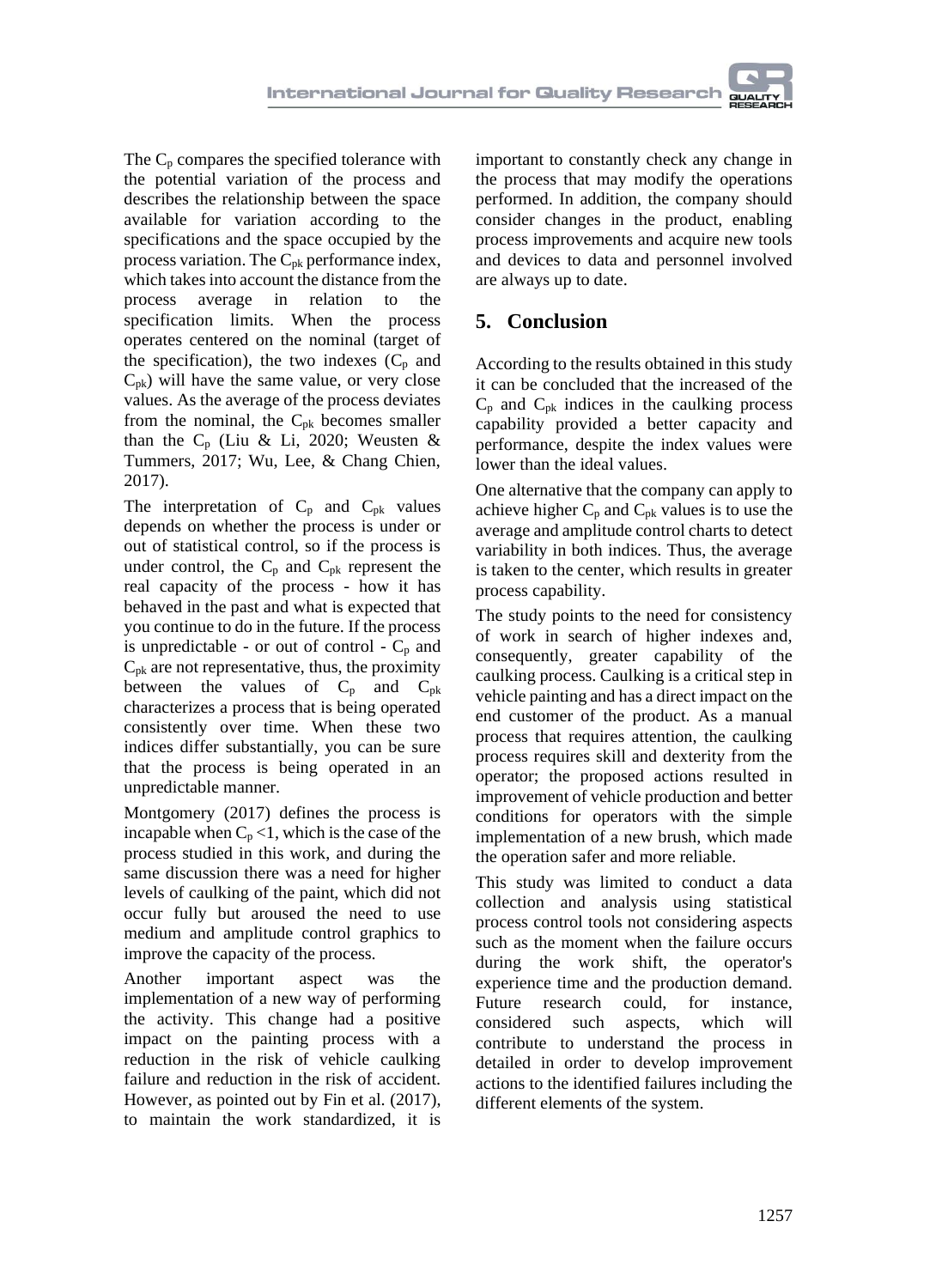

**Acknowledgment:** This study was funded in part by the Coordenação de Aperfeiçoamento de Pessoal de Nível Superior - Brazil (CAPES).

### **References:**

- Africano, N., Rodrigues, A. S., & Santos, G. (2019).The main benefits of the implementation of the quality management system in higher education institutions in Angola*. Quality Innovation Prosperity*, 23(3), 122-136.
- Araujo, R., Santos, G., Costa, J. B., & Sá, J.C. (2019). The Quality Management System as a Driver of Organizational Culture: An Empirical Study in the Portuguese Textile Industry. *Quality Innovation Prosperity, 23*(1), 1-24.
- Azevedo, J., Sá, J. C., Ferreira, L. P., Santos, G., Cruz, F. M., Jimenez, G., & Silva, F. J. G. (2019). Improvement of production line in the automotive industry through lean philosophy. *Procedia Manufacturing, 41*,1023-1030.
- Barbosa, L. C. F. ., de Oliveira, O. J., & Santos, G. (2018). Proposition for the alignment of the integrated management system (quality, environmental and safety) with the business strategy. *International Journal for Quality Research, 12*(4), 925-940. https://doi.org/10.18421/IJQR12.04-09
- Barbosa, L. C. F. M., Mathias, M. A. S., Santos, G., & de Oliveira, O. J. (2020). How the knowledge of the major researchers is forging the business strategy paths: Trends and forecasts from the state of the art. *Quality Innovation Prosperity, 24*(3), 1-20.
- Bravi, L., Murmura, F., & Santos, G. (2019a). The ISO 9001:2015 quality management system standard: Companies' drivers, benefits and barriers to its implementation. *Quality Innovation Prosperity, 23*(2), 64-82.
- Bravi, L., Murmura, F., & Santos, G. (2019b). Additive manufacturing: Possible problems with indoor air quality. *Procedia Manufacturing, 41*, 952-959
- Capizzi, G. (2015). Recent Advances in Process Monitoring: Nonparametric and Variable-Selection Methods for Phase I and Phase II. *Quality Engineering, 27*(1), 44-67. https://doi.org/10.1080/08982112.2015.968046
- Carvalho, F., Santos, G., & Gonçalves, J. (2019). Critical analysis of information about integrated management systems and environmental policy on the Portuguese firms' website, towards sustainable development. *Corporate Social Responsibility and Environmental Management, 27*, 1069-1088.
- Chan, L.-K., & Wu, M.-L. (2002). Quality Function Deployment: A Comprehensive Review of Its Concepts and Methods. *Quality Engineering, 15*(1), 23-35. https://doi.org/10.1081/QEN-120006708
- Costa, A. R., Barbosa, C., Santos, G., & Rui Alves, M. (2019). Six sigma: Main metrics and r based software for training purposes and practical industrial quality control. *Quality Innovation Prosperity*, 23(2), 83-100. doi: 10.12776/QIP.V23I2.1278.
- Deleryd, M. (1999). A pragmatic view on process capability studies. *International Journal of Production Economics, 58*(3), 319-330. https://doi.org/10.1016/S0925-5273(98)00214-X
- Escobar, C. A., Wincek, M. A., Chakraborty, D., & Morales-Menendez, R. (2018). Process-Monitoring-for-Quality—Applications. *Manufacturing Letters*, 16, 14-17. https://doi.org/10.1016/j.mfglet.2018.02.004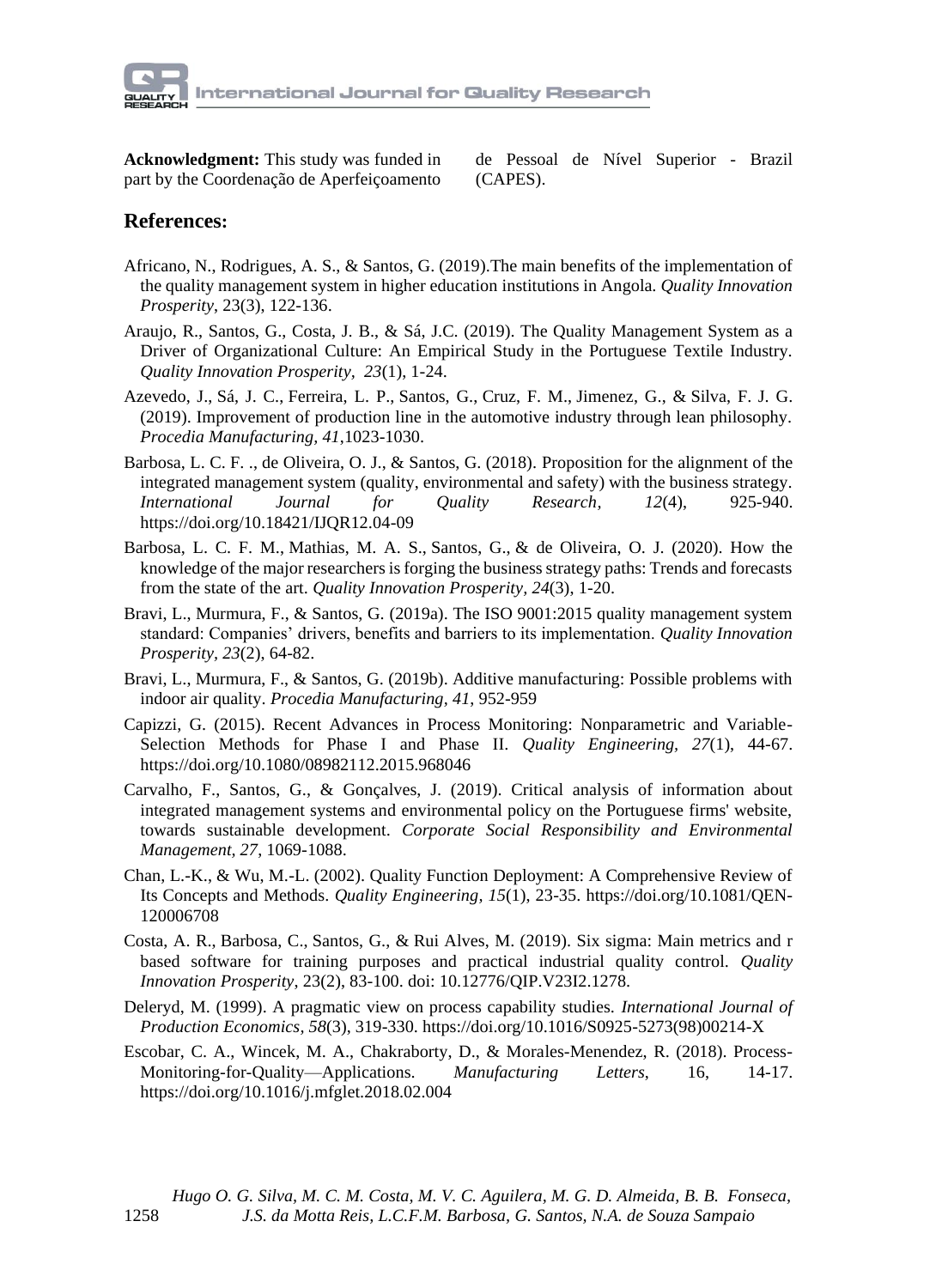- Félix, M. J., Silva, S., Santos, G., Doiro, M., & Sá, J. C., (2019a). Integrated product and processes development in design: A case study. *Procedia Manufacturing*, 41, 296-303. [DOI: 10.1016/j.promfg.2019.09.012.](https://doi.org/10.1016/j.promfg.2019.09.012)
- Félix, M. J., Gonçalves, S., Jimenez, G., & Santos, G. (2019b). The contribution of design to the development of products and manufacturing processes in the Portuguese industry. *Procedia Manufacturing*, 41,1055-1062. [DOI: 10.1016/j.promfg.2019.10.033.](https://doi.org/10.1016/j.promfg.2019.10.033)
- Ferreira, N., Santos, G., & Silva, R. (2019). Risk level reduction in construction sites: Towards a computer aided methodology – A case study. *Applied Computing and Informatics, 15*, 136- 143. [DOI: 10.1016/j.aci.2018.01.003.](https://doi.org/10.1016/j.aci.2018.01.003)
- Fin, J. C., Vidor, G., Cecconello, I., & Machado, V. D. C. (2017). Improvement based on standardized work: an implementation case study. *Brazilian Journal of Operations & Production Management, 14*(3), 388. https://doi.org/10.14488/BJOPM.2017.v14.n3.a12
- Jimenez, G., Santos, G., Sá, J. C., Ricardo, S., Pulido, J., Pizarro, A., & Hernández, H. (2019). Improvement of productivity and quality in the value chain through lean manufacturing - A case study. *Procedia Manufacturing, 41*, 882-889. [DOI: 10.1016/j.promfg.2019.10.011](https://doi.org/10.1016/j.promfg.2019.10.011)
- Liu, G., & Li, W. (2020). New dynamic reliability assessment method based on process capability index and fault importance index. *Quality Engineering,* 1-17. https://doi.org/10.1080/08982112.2020.1754428
- Machado, A. B., Silva, F. J. G., Sá, J. C., Barreiras, A., Ferreira, L. P., Pereira, M. T., & Santos, G. (2020). Improvement in External Logistics of an Automative Component Manufacturing Company Towards Costs Reduction. *International Journal for Quality Research, 14*(4),1175- 1190. DOI: 10.24874/IJQR14.04-12.
- Mehrafrooz, Z., & Noorossana, R. (2011). An integrated model based on statistical process control and maintenance. *Computers & Industrial Engineering, 61*(4), 1245–1255. https://doi.org/10.1016/j.cie.2011.07.017
- Montgomery, D. C. (2017). Design and Analysis of Experiments. Wiley (9°). Danvers: Wiley.
- Murmura, F., Bravi, L., & Santos, G. (2021). Sustainable process and product innovation in the eyewear sector: The role of industry 4.0 enabling technologies*. Sustainability, 13*(1), 1-17. [DOI: 10.3390/su13010365.](https://doi.org/10.3390/su13010365)
- Nunhes, T. V., Motta Barbosa, L. C. F., & de Oliveira, O. J. (2017). Identification and analysis of the elements and functions integrable in integrated management systems. *Journal of Cleaner Production, 142*, 3225-3235. https://doi.org/10.1016/j.jclepro.2016.10.147
- Prashar, A. (2018). Toward cycle time reduction in manufacturing SMEs: Proposal and evaluation. *Quality Engineering*, 30(3), 469-484. https://doi.org/10.1080/08982112.2018.1460669
- Rasay, H., Naderkhani, F., & Golmohammadi, A. M. (2020). Designing variable sampling plans based on lifetime performance index under failure censoring reliability tests. *Quality Engineering, 32*(3), 354-370. https://doi.org/10.1080/08982112.2020.1754426
- Rebelo, M. F., Santos, G., & Silva, R. (2016). Integration of management systems: towards a sustained success and development of organizations. *Journal of Cleaner Production, 127*, 96- 111
- Ribeiro, P., Sá, J. C., Ferreira, L. P., Silva, F. J. G., Pereira, M. T., & Santos, G. (2019). The Impact of the Application of Lean Tools for Improvement of Process in a Plastic Company: a case study. *Procedia Manufacturing, 38*,765-775[. DOI:10.1016/j.promfg.2020.01.104.](https://doi.org/10.1016/j.promfg.2020.01.104)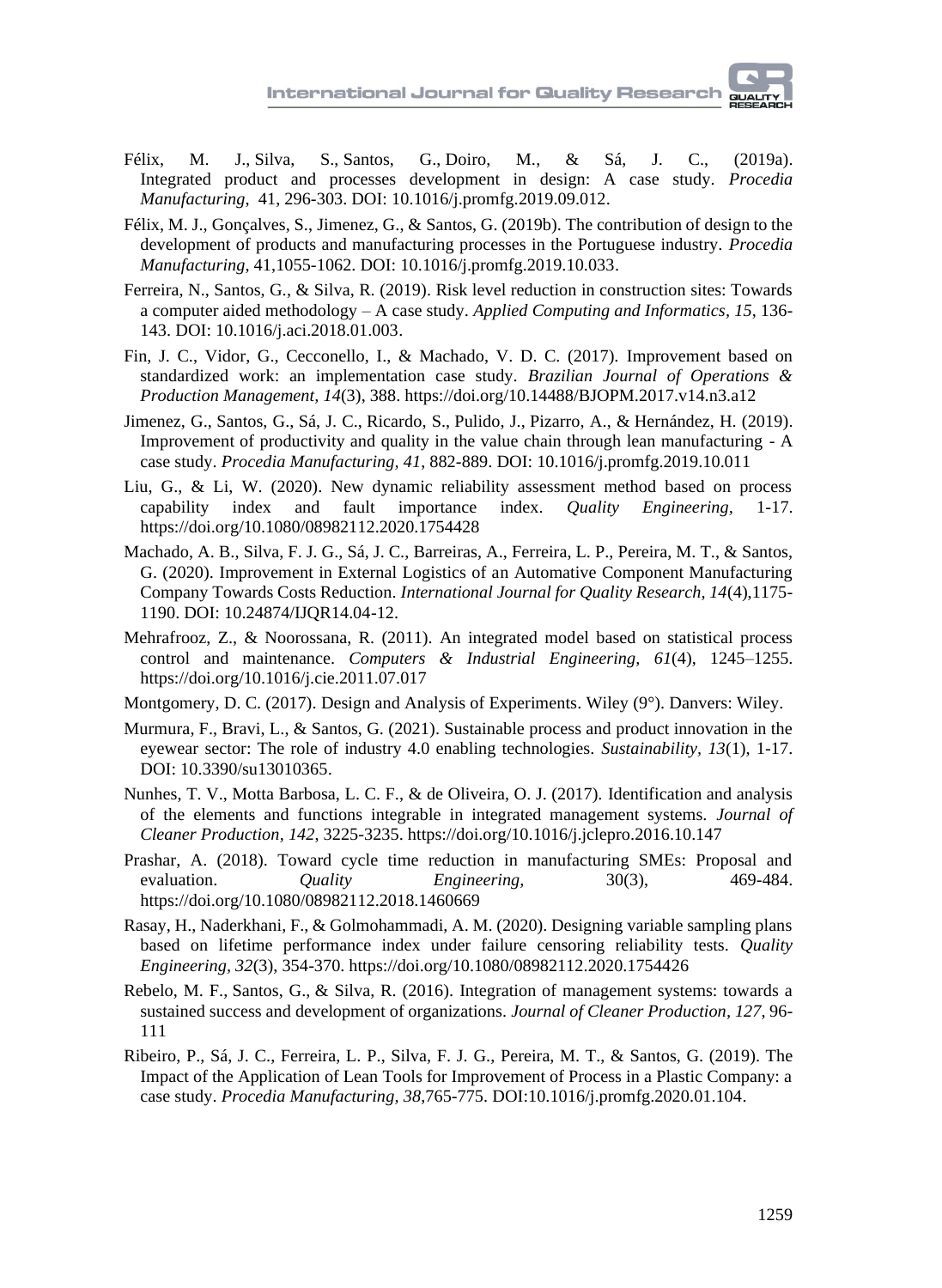- Rodrigues, J., Sá, J. C. V., Ferreira, L. P., Silva, F. J. G., & Santos, G. (2019). Lean Management "Quick-Wins": Results of Implementation. A Case Study. *Quality Innovation Prosperity, 23*(3),3-21[. DOI: 10.12776/qip.v23i3.1291.](http://dx.doi.org/10.12776/qip.v23i3.1291)
- Rodrigues, J., Sá, J. C., Silva, F. J. G., Ferreira, L. P., Jimenez, G., & Santos, G. (2020). A rapid improvement process through "quick-win" lean tools: A case study. *Systems, 8*(4), 1- 19
- Rungtusanatham, M. (2001). Beyond improved quality: the motivational effects of statistical process control. *Journal of Operations Management, 19*(6), 653-673. https://doi.org/10.1016/S0272-6963(01)00070-5
- Sá, J. C., Vaz, S., Carvalho, O., Morgado, L., Lima V., Fonseca, L., Doiro, M., & Santos, G. (2020). A model of integration ISO 9001 with Lean six sigma and main benefits achieved. *Total Quality Management & Business Excellence*, in press. DOI: [10.1080/14783363.2020.1829969.](https://doi.org/10.1080/14783363.2020.1829969)
- Santos, G., Mendes, F., & Barbosa, J. (2011). Certification and integration of management systems: the experience of Portuguese small and medium enterprises. *Journal of Cleaner Production*, *19*, 1965-1974.
- Santos, G., Rebelo, M., Barros, S., Silva, R., Pereira, M., Ramos, G., & Lopes, N. (2014). Developments regarding the integration of the occupational safety and health with quality and environment management systems. *Occupational Safety and Health,* 113-146
- Santos, G., Mandado, E., Silva, R., & Doiro, M. (2019ª). Engineering learning objectives and computer assisted tools. *European Journal of Engineering Education, 44*(4), 616-628. [DOI:](https://doi.org/10.1080/03043797.2018.1563585)  [10.1080/03043797.2018.1563585.](https://doi.org/10.1080/03043797.2018.1563585)
- Santos, G., Sá, J. C., de Oliveira, J., Ramos, D. G., & Ferreira, C. (2019b). Quality and safety continuous improvement through lean tools. In: F.J.G. Silva and L.C.P. Ferreira, ed. 2019. *Lean Manufacturing: Implementation, Opportunities and Challenges*. New York: Nova Science Publishers. pp.165-188.
- Santos, G., Gomes, S., Braga, V., Braga, A., Lima, V., Teixeira, P., & Sá, J.C. (2019c). Value creation through quality and innovation – a case study on Portugal. *TQM Journal, 31*(6), 928- 947. [DOI: 10.1108/TQM-12-2018-0223.](https://doi.org/10.1108/TQM-12-2018-0223)
- Santos, G., Murmura, F., & Bravi, L. (2019). Developing a model of vendor rating to manage quality in the supply chain. *International Journal of Quality and Service Sciences, 11*(1), pp.34-52. [DOI: 10.1108/IJQSS-06-2017-0058.](https://doi.org/10.1108/IJQSS-06-2017-0058)
- Santos, G., Doiro, M., Félix, M. J., Mandado, E., Sá, J. C., Gonçalves, J., & Teixeira, P. (2020). On the concept of an integrated and lean model of product development proposed for intellectual property creation and competitive economies. *International Journal of Intellectual Property Management, 10*(4), 409-435.
- Schippers, W. A. J. (1998). Applicability of statistical process control techniques. *International Journal of Production Economics*, 56-57, 525-535. https://doi.org/10.1016/S0925- 5273(98)00054-1
- Silva, A., Sá, J.C., Santos, G., Silva, F. J. G., Ferreira, L. P., & Pereira, M. T. (2020). Implementation of SMED in a cutting line. *Procedia Manufacturing, 51*, 1355-1362
- Stylidis, K., Madrid, J., Wickman, C., & Söderberg, R. (2017). Towards Overcoming the Boundaries between Manufacturing and Perceived Quality: An Example of Automotive Industry. *Procedia CIRP, 63*, 733-738. https://doi.org/10.1016/j.procir.2017.03.091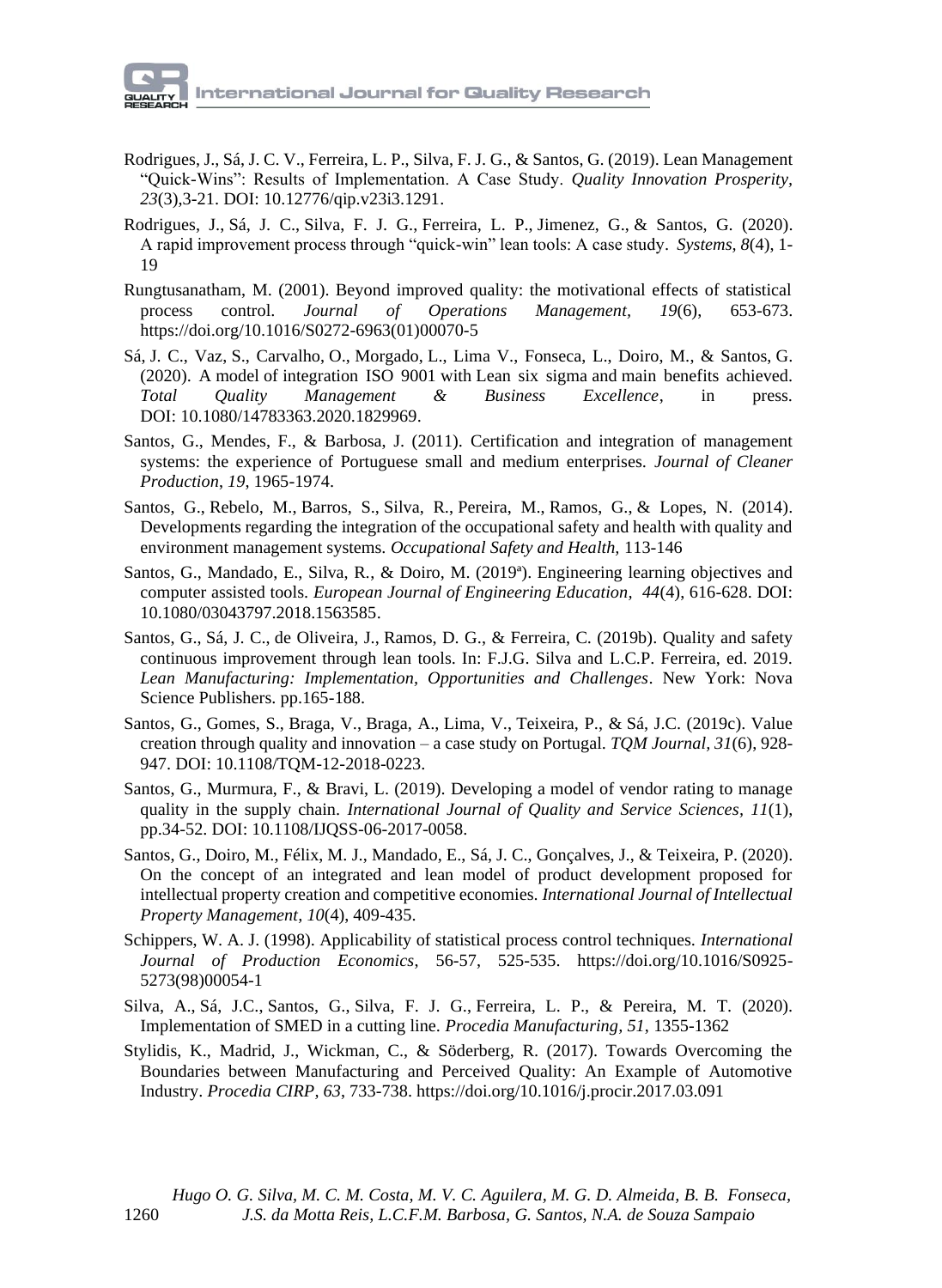- Tsung, F., Zhang, K., Cheng, L., & Song, Z. (2018). Statistical transfer learning: A review and some extensions to statistical process control. *Quality Engineering*, *30*(1), 115-128. https://doi.org/10.1080/08982112.2017.1373810
- Vieira, T., Sá, J.C., Lopes, M.P., Santos, G., Félix, M.J., Ferreira, L.P., Silva, F.J.G. and Pereira, M.T. (2019). Optimization of the cold profiling process through SMED. *Procedia Manufacturing, 38*, 892-899. DOI: 10.1016/j.promfg.2020.01.171.
- Wagner, I. T., Gomes e Silva, J. N., Alencar, V. R., de Souza Sampaio, N. A., de Araujo Junior, A. H., de Barros, J. G. M., & da Fonseca, B. B. (2019). Ergonomic Analysis on the Assembly Line of Home Appliance Company (pp. 116–123). https://doi.org/10.1007/978-3-319-96068- 5\_13
- Weusten, J. J. A. M., & Tummers, P. H. G. (2017). Process capability in industry: Setting preliminary statistical specification limits. *Quality Engineering, 29*(4), 713-718. https://doi.org/10.1080/08982112.2016.1265650
- White, K., Szarka, J., Childress, A., & Jensen, W. (2020). A recommended set of indices for evaluating process health. *Quality Engineering*, 1-12. https://doi.org/10.1080/08982112.2020.1787442
- Wu, C.-W., Lee, A. H. I., & Chang Chien, C.-C. (2017). A variables multiple dependent state sampling plan based on a one-sided capability index. *Quality Engineering, 29*(4), 719-729. https://doi.org/10.1080/08982112.2017.1288913
- Wu, C.-W., Pearn, W. L., & Kotz, S. (2009). An overview of theory and practice on process capability indices for quality assurance. *International Journal of Production Economics*, 117(2), 338-359. https://doi.org/10.1016/j.ijpe.2008.11.008
- Yin, R. K. (2017). *Case study research: design and methods. SAGE Publications* (6o). Thousand Oaks: SAGE Publications.
- Zgodavova, K., Bober, P., Majstorovic, V., Monkova, K., Santos, G., & Juhaszova, D. (2020). Innovative methods for small mixed batches production system improvement: The case of a bakery machine manufacturer. *[Sustainability,](https://ideas.repec.org/s/gam/jsusta.html) 12*(15), 1-20.